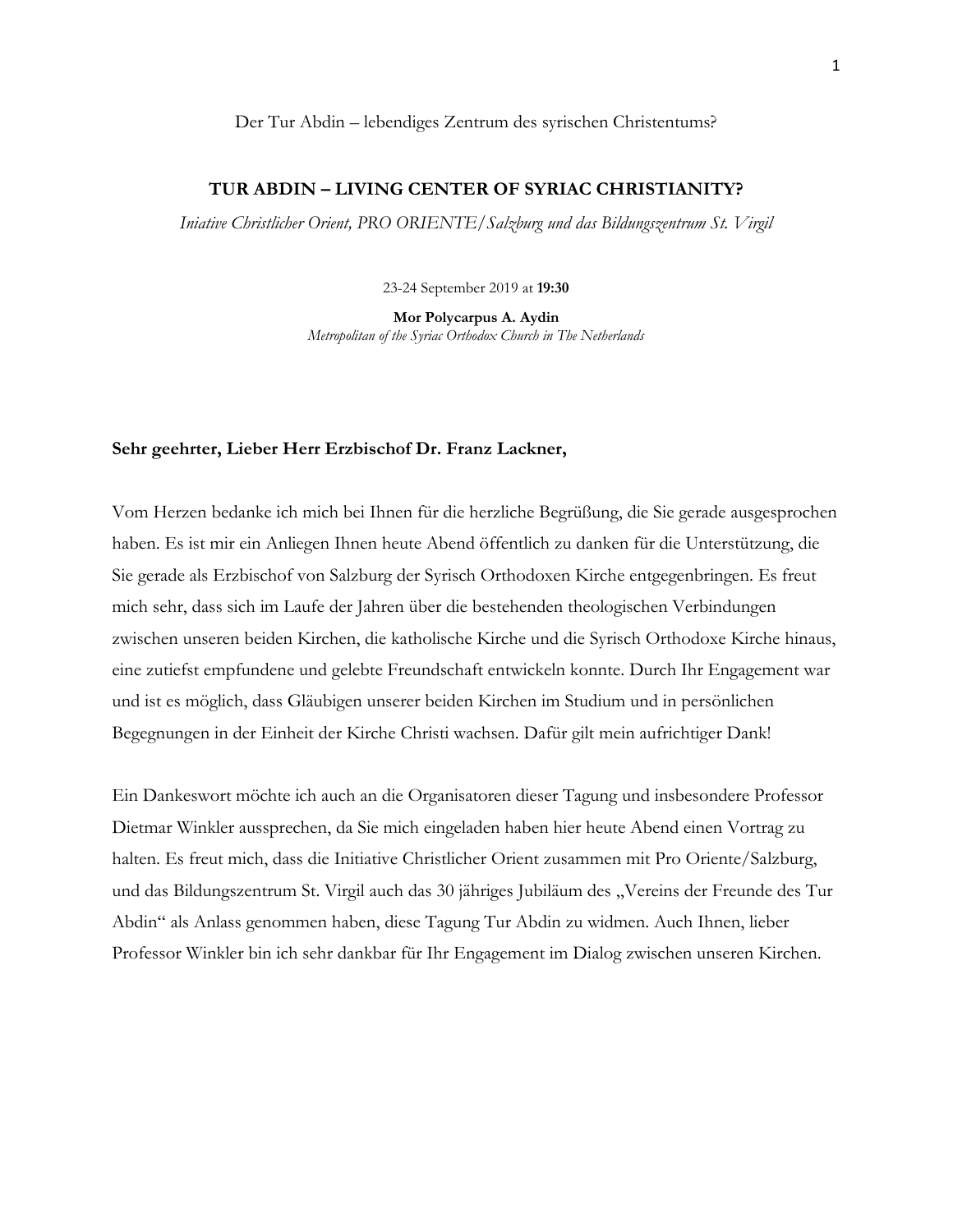#### **Meine sehr verehrten Damen und Herren,**

Mein Vortrag heute Abend hat als Überschrift: "Der Tur Abdin – lebendiges Zentrum des syrischen Christentums?" Zentral in diesem Titel ist das Fragezeichen. Mein Vortrag wird der Frage nachgehen ob, Beziehungsweise, in-wie-fern Tur Abdin noch ein lebendiges Zentrum des syrischen Christentums ist oder auch weiterhin sein kann.

Um diese Frage zu beantworten werde ich zuerst kurz die historische und religiöse Relevanz von Tur Abdin für die Syrisch Orthodoxe Kirche, die Gemeinschaft sowie die einzelnen Gläubigen darlegen. Da vermutlich nicht alle Anwesenden schon den ganzen Tag an dieser Tagung teilgenommen haben, mögen es mir diejenigen, die hier waren nachsehen, wenn sie einige Aspekte nun erneut hören werden. In einem zweiten Schritt werde ich kurz die politischen und sozialen Ereignissen der letzten fünfzig Jahren im Naher Osten darlegen, welche sowohl Tur Abdin selbst wie auch die Syrischen Gläubigen berühren, vor allem da viele sich gezwungen sahen ihre Heimat in Tur Abdin zu verlassen und nunmehr im Westen leben. Somit wird dann die Grundlage gelegt sein, im dritten Teil des Vortrages das Fragezeichen im Titel meines Vortrages besser zu verstehen und zu reflektieren.

Leider ist es mir nicht möglich mein Vortrag in Deutsch zu halten. Ich bitte Sie um Verzeihung und werde nun in der englischen Sprache weiter reden.

# **1. The historical and religious significance of Tur Abdin for the Syriac Orthodox Church, community and individual faithful.**

In his remarkable trilingual book, *Tur Abdin: Living Cultural Heritage / Lebendiges Kulturerebe,/ Canli Kultur* Mirasi, published in 1999 in Linz, Austria, Fr. Hans Hollerweger, a Professor Emeritus of Liturgical Science at the Theological Faculty in Linz, who is a true and dear friend of Tur 'Abdin and its Syriac Christian Community, provides a genuine account of this ancient region and its Syriac faithful whom he first encountered in the middle of 1980s and since then continued to help and support through the Friends of Tur 'Abdin, and Initiative Christlicher Orient (ICO).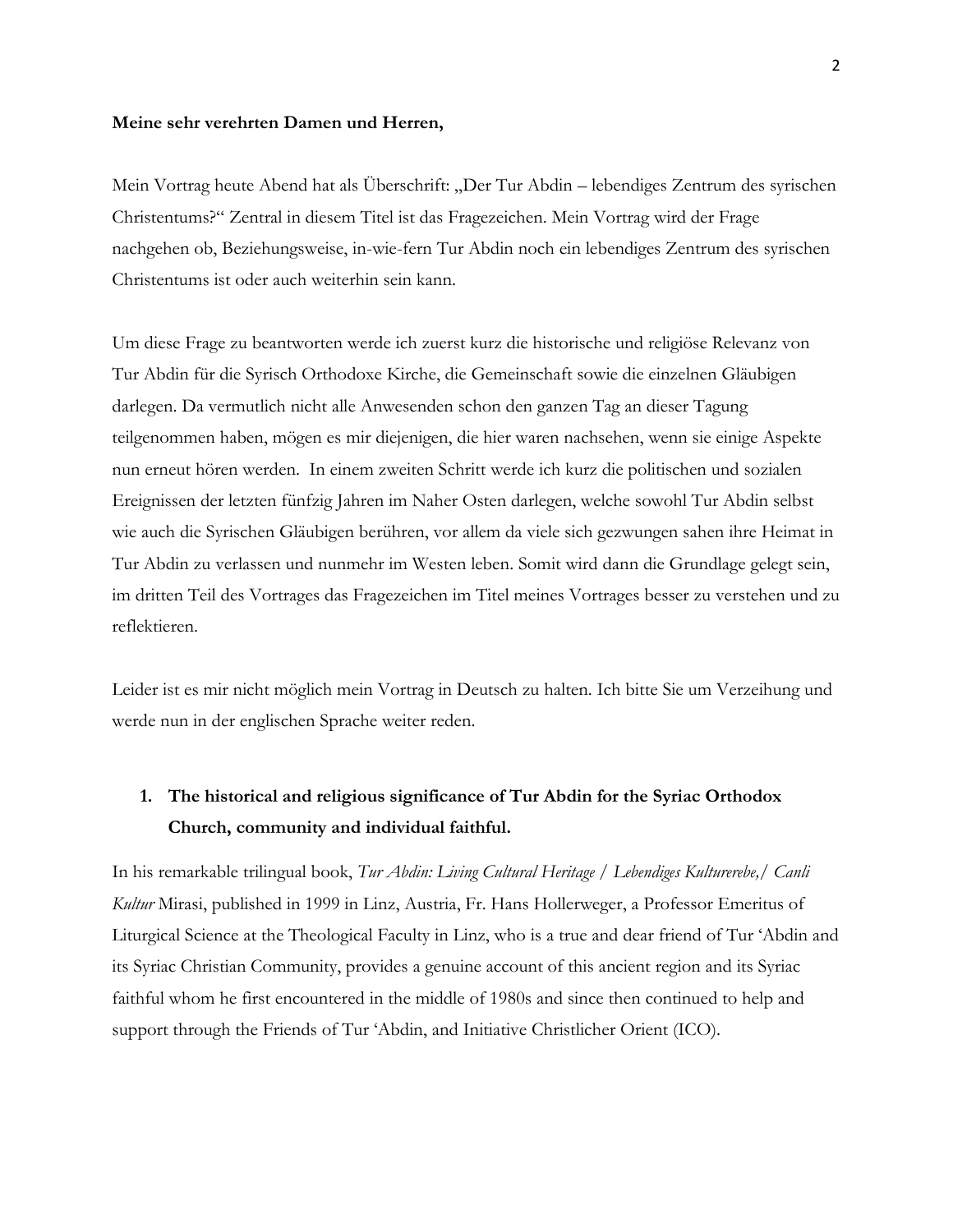**Auch Ihnen, Herr Professor Hollerweger, Lieber Hans, gilt meinem aufrichtigen Dank, da ohne Sie der "Verein Freunde des Tur Abdin" nicht existiren würde. Ich wünsche mir, dass Ihr Buch erneut veröffentlicht wird.**

Professor Hollerweger's inspiring preface on *TURABDIN*, coupled with two introductory contributions one by Sebastian Brock, the world renowned Professor Emeritus of Syriac Studies at Oxford University, on the cultural importance Turabdin, and the other by Dr Andrew Palmer on its historical development, provide the context necessary for understanding and appreciating the Syriac Christians of the Orient as well as their social, cultural, historical and liturgical significance not only for the Oriental Christians but for all Christendom.

Through this first pictorial account of Tur 'Abdin, the holy mountain of Syriac Christianity, the author takes the reader on a captivating journey across the physical and cultural history of Tur 'Abdin in the Orient out of which Bible and Christianity sprang, and guides them through ancient churches and monasteries. It likewise introducing the region's struggling Christian community to the wider public by presenting them as a living community above all through the celebration of their ancient liturgy performed in Aramaic, the language spoken by our Lord Jesus Christ whom they witness in their daily life.

From religious point of view, Tur 'Abdin is considered the holy mountain of Syriac Christianity. Because of the monks, who lived in the approximately 80 monasteries there, the area became one of the centers of the oldest Christian traditions. Thanks to the remarkable book of Fr Hans Hollerweger, Tur 'Abdin with its beautiful landscape, and ancient historical and cultural monuments, as well as its living Christian community became better known in the West.

In his message of greeting, His Holiness, the late Patriarch Mor Ignatius Zakka I Iwas, praises Turabdin as "our holy mountain, in the soil of which are buried the precious remains of the saints, ascetics and martyrs who were our fathers." He goes further saying: "Turabdin truly means everything to us. In other words, it is a summary and complete example of the history of our Syrian Church. Therefore, the love of Turabdin has a special place in our hearts. The ancient monasteries and churches are sacred to us. As Patriarch of the Syrian Church, we regard Turabdin as a holy site, second only to Jerusalem, and look on our visits there as pilgrimages."

Also Sebastian Brock, in his introductory contribution titled "Tur 'Abdin – a Homeland of Ancient Syro-Aramean Culture" reflects about religious and cultural significance of Tur 'Abdin citing among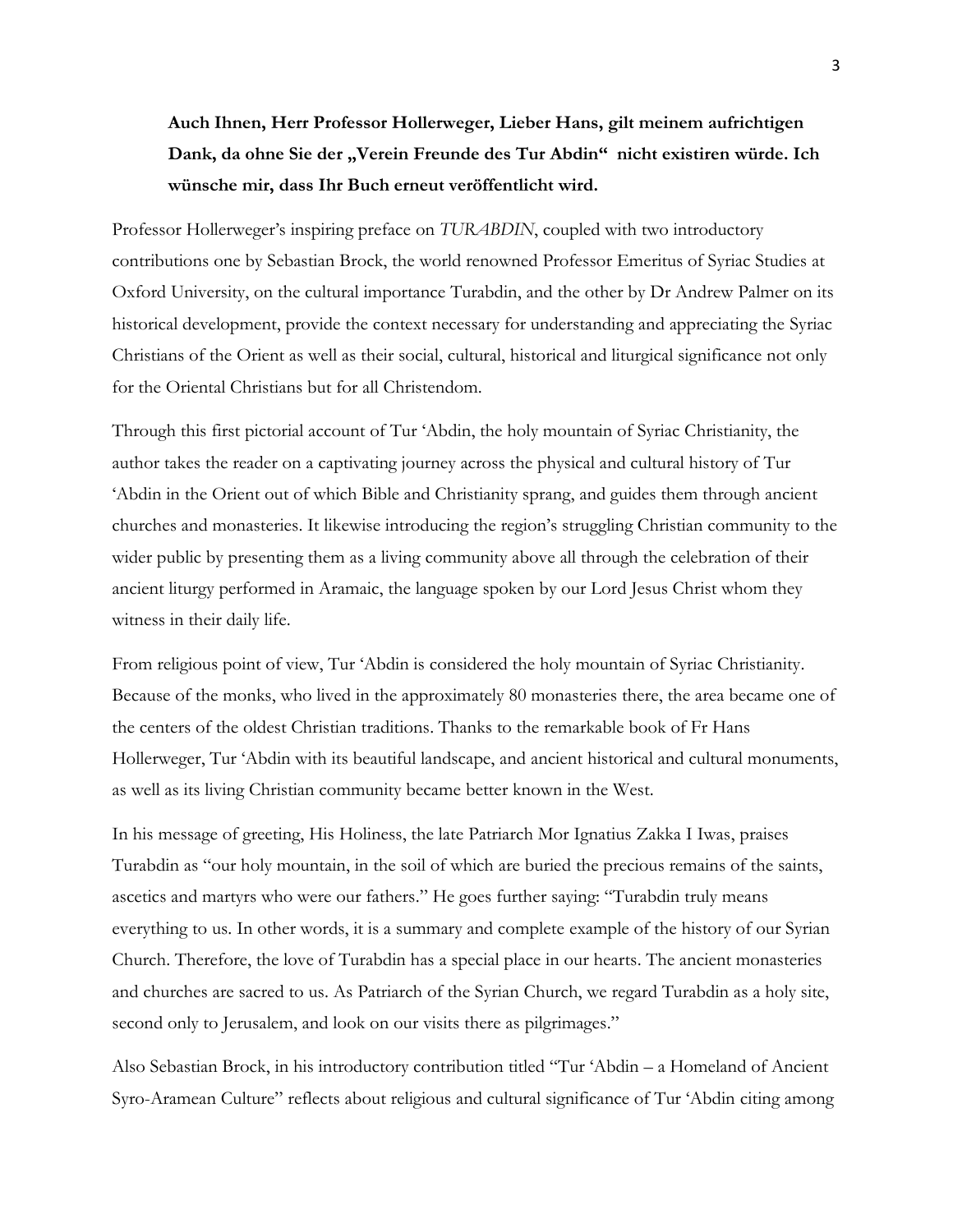other things its Syriac monastic tradition, and many famous monasteries that sprung up in the course of the fifth and sixth centuries, many of which survived and some of which continue to serve as monasteries well into present day: this was the case with the Monastery of Mor Awgin who, according to the tradition was the founder of monasticism in Mesopotamia. Due to the blossoming of monasteries all over the plateau in the ensuing centuries that Tur 'Abdin has sometimes been accorded the title of "the Mount Athos of the East" by European writers.

Brock goes on further to explain saying:

Accordingly today, for many people Tur 'Abdin is renowned primarily for its numerous ancient churches and monasteries, some of which still function, despite the vicissitudes and ravages of time… For the Syrian Orthodox Church, however, it is much more than this, for Tur 'Abdin is above all the heartland of Syriac Tradition which reaches back to the early centuries of the Christian Church. Whatever the correct etymology of its name, Tur 'Abdin is quintessentially "the mountain of the servants of God", the home of numerous local saints, after whom many of the monasteries and churches that have sprung up and flourished at one period or another over the course of sixteen centuries have been named.

In addition, besides the architectural significance of some of the Churches such as that of Mor Yakub the Recluse at Salah, and that of the Virgin Mary at Hah, it is also important to bear in mind the history of Tur 'Abdin is rich in many other aspects of culture. The survival of a magnificent illuminated Gospel lectionary manuscript written in 1227. This is an example of an excellent scribal activity in the region during the 13<sup>th</sup> century which has been termed by one author as a 'renaissance' for the Syrian Orthodox Church. Recently ,the Jesuit Father Vincenzo Ruggieri of the Oriental Pontifical Institute in Rome has made these jewels of Tur 'Abdin better known to the wider public through a very fine publication entitled: *The Syriac Manuscripts of Tur 'Abdin In the Fondo Grunwald.* Furthermore, Tur 'Abdin can boast a large number of Syriac authors writing in Classical Syriac, as well as the scribal activity in the transmission of Syriac liturgical and literary texts which continues up to the present day.

Though the large-scale immigration has reduced the number of the faithful significantly, Tur 'Abdin still remains very much a spiritual focal-point, not only for Syrian Orthodox Tradition, but also for the whole of Christian tradition, since it is here, in the remaining active monasteries of Tur 'Abdin such as Mor Gabriel, Mor Yakub of Salah, Mor Yakub d-Qarno, Mor Malke, and Mor Awgin near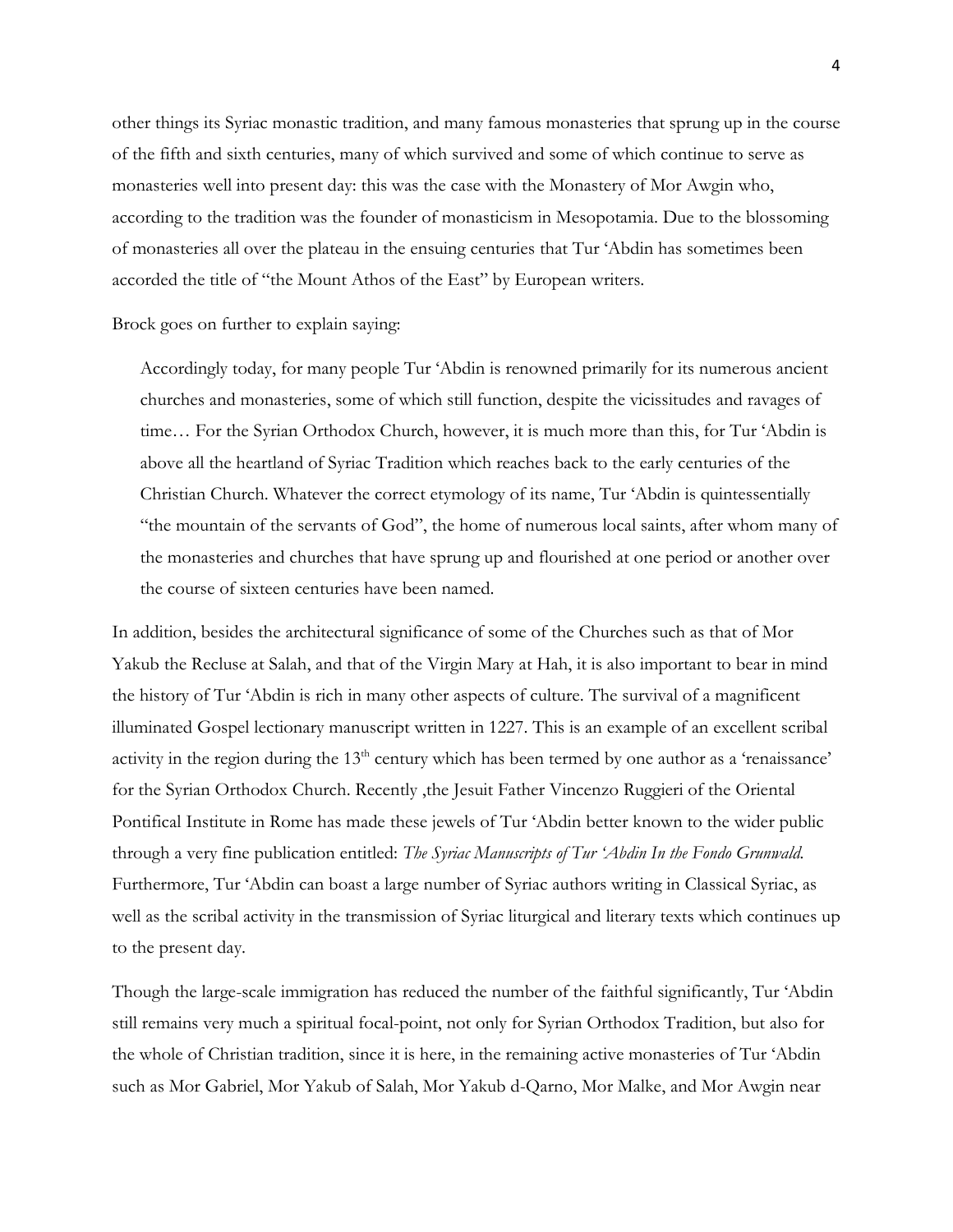Midyat and Deyrulzafaran near Mardin, that a liturgical language Syriac, akin to the Galilean Aramaic that Christ will have spoken, is successfully nurtured as part of a venerable and living Tradition which has enriched, and continues to enrich, the entire Christian tradition.

What did Tur 'Abdin mean to the faith of ordinary people? The ordinary people of Tur 'Abdin are very much attached to their native soil, and they have a genuine love and affection for the land. Being rooted in the agrarian culture, the liturgy, and liturgical life of the faithful would be shaped and formed in the that religious context. Their life revolved around the Church, and the work of their hands and the first fruit of their land, as well as the their first born were often consecrated and dedicated to the Lord. The ordinary faithful would flock to the monasteries and feast days of the patron saints, many children would join the traditional seminaries, especially, that of Mor Gabriel, which I myself joined at the age of 11 and spent there 6 years together with my class-mate Isa Dogdu (one of the speakers today, who is now the Principal of the Seminary), and had received lessons in Syriac language and liturgy from Rabban Saliba Ozmen, currently the Archbishop of Mardin who is also here with us. The children who attended the church schools and traditional seminaries run by the local monasteries would be formed in a certain spirit and would learn the Syriac/Aramaic language, and not only learn the traditions by engaging in them, but who would also practice them. In this way the traditions would go under the skin of the people and thus contribute to their identity. Hence the traditions could be handed over from one generation to the other without being fossilized. The identity of the people was shaped in many ways and developed naturally. There were thus in a way three pillars: prayer (the liturgical life), study and practice of the faith in living it out with in the family and neighbors.

# **2. A short overview of the political and social developments that took and are taking place in the Middle East, which impact Tur Abdin and the Syriac faithful alike, which caused many people to leave the homeland in Tur Abdin and take refuge in the West.**

As mentioned earlier, over the years, due to economic hardships, and more importantly, due to the terrible wars in the region, many Syriac Christians have left Tur 'Abdin and sought refuge in the West in the hope of finding a permanent peace and a secure future for themselves and their children. Consequently, their number dwindled over the years. As Fr Hans Hollerweger put it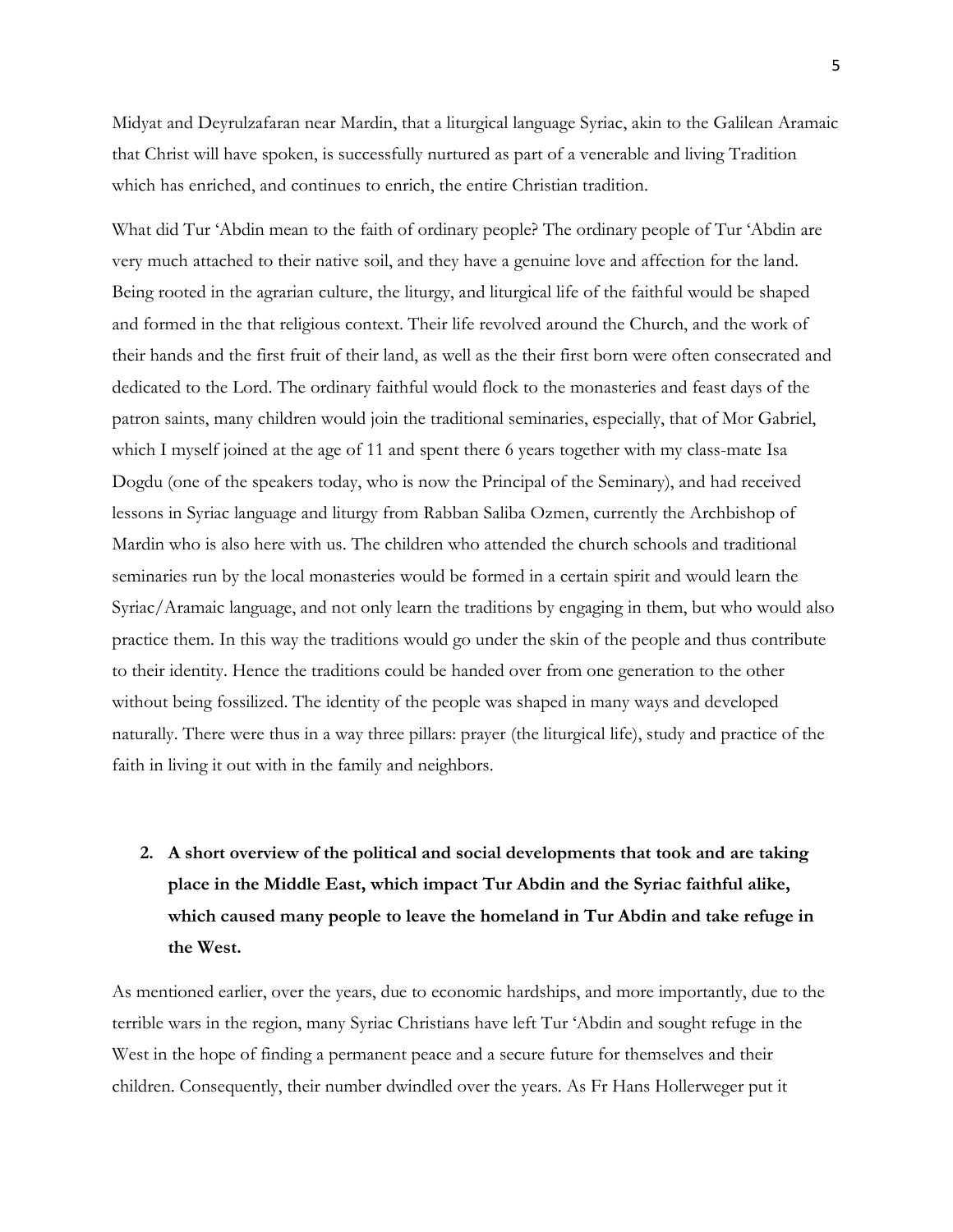"[a]gain and again, in the course of history, they have been endangered and their very existence has been threatened. As a result of involvement in the conflicts of the twentieth century many have left the region in which their ancestors had lived since pre-Christian times." Those who remained were obviously in need of a feeling of solidarity, which Fr Hans tried to give to them through the organization of the "Friends of Tur 'Abdin" and the foundation of the "Hilfswerk Initiative Christlicher Orient" in Austria.

Furthermore, those who have left Tur 'Abdin and now settled in the West are extending a financial help and moral support to Tur 'Abdin. Thanks to the generosity of the Syriac people of Tur 'Abdin in Europe as well as the solidarity and support of sister Churches and institutions in the West, the ancient churches and monasteries of Tur 'Abdin have been restored and renovated. New houses, church schools and community halls have been built for the remaining faithful in the villages. Furthermore, the annual visits and pilgrimages of the Syriac faithful to Tur 'Abdin during peaceful time has strengthened the community and caused a number of ancient monasteries to flourish and attract students and visitors alike.

For example, the Monastery of Mor Awgin on Mount Izlo which was abandoned for a very long time has been inhabited again thanks to its energetic young Abbot Joachim who is native of Tur 'Abdin and had immigrated together with his parents to The Netherlands in the 1980s and later joined the Patriarchal Seminary in Damascus to study theology and subsequently returned to Tur 'Abdin to reopen the monastery and live there. Today, he is accompanied by a new monk and novices and young seminarians who flock to him to study the Syriac language and liturgy, Bible and liturgy, and learn about spiritual life.

Consequently, Tur 'Abdin has shown signs of revival and plays a religious, cultural and educational role in the life of the Syrian Orthodox Church both at home and beyond.

Furthermore, thanks to Fr Hans Hollerweger who through his remarkable books, *TURABDIN: Living Cultural Heritage*, and *Bei den Christen im Orient: Begegnungen, Erfahrungen, Hilfen* successfully conveys to the readers a sense not so much of the remoteness of Tur 'Abdin in the Orient and its Christian Community but rather of their immediacy and relevance thanks to the sustainable bridge built by Hans Hollerweger, a loving spiritual father from the West who orients the heart and minds of the Westerners to the Orient.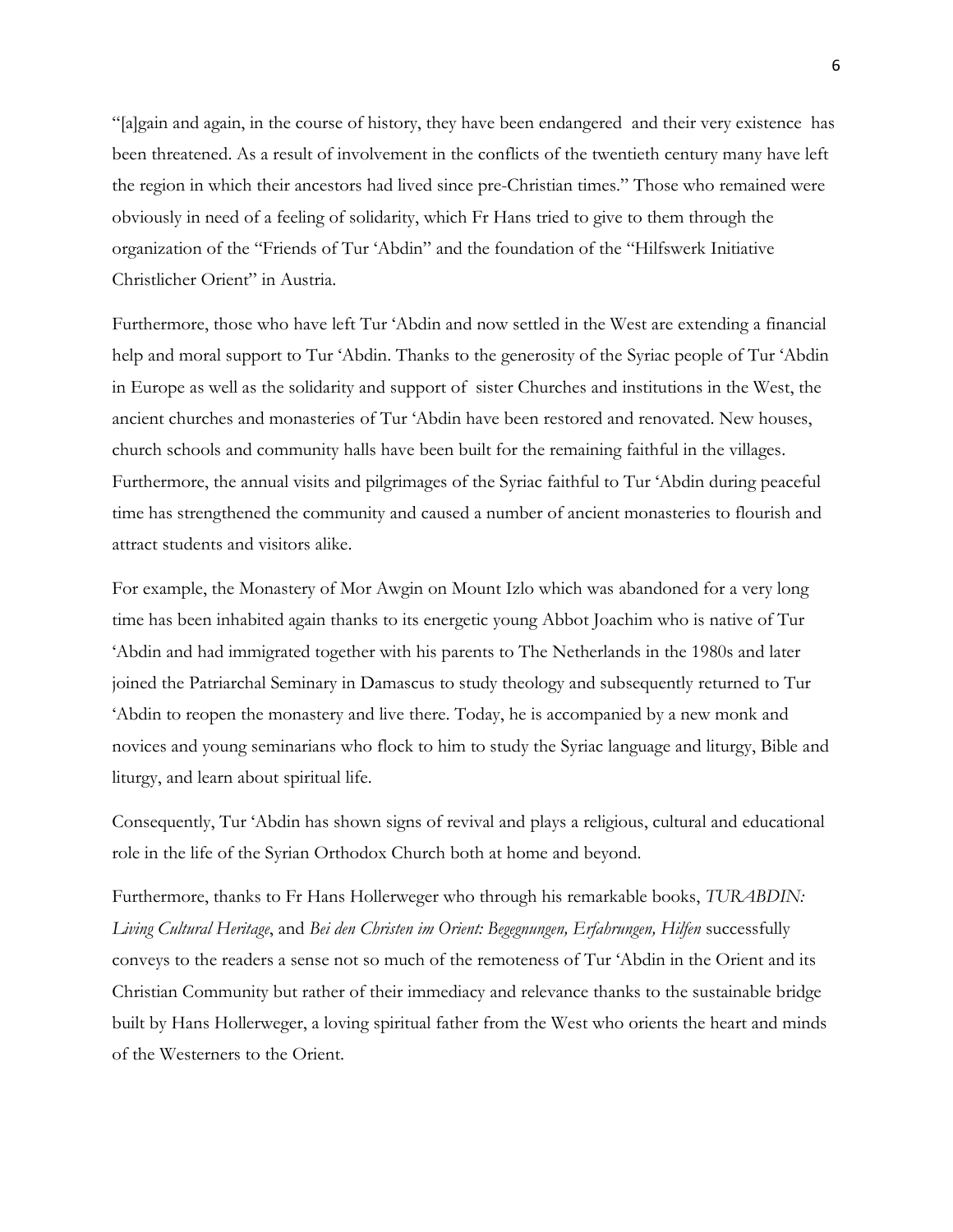Especially, his last book *Bei den Christen im Orient: Begegnungen, Erfahrungen, Hilfen* is a very engaging narrative of the wounded Christian Orient, challenging in its way as it holds up a mirror to the last 25 years of the Christian communities' struggle and suffering there, but ultimately deeply positive, affirming of so much of what makes Fr Hans Hollerweger's sustainable bridge, paved with love and solidarity with the Christian brothers and sisters of the East, worth walking and advocating.

# **Having said this, now I would like to consider the question mark in the title of my presentation. Is Tur 'Abdin still a living enter of Syriac Christianity?**

It is true that the number of Syriac Christians living in Tur 'Abdin and the Middle East due to hardships and successive wars in the region has dwindled tremendously. Consequently, the majority of the Syriac Christians today live not in the East but in the West, especially, Europe. Since the majority of the Syriac Christians have settled down in Europe and are now very much integrated to the European life and culture, they have established churches and monasteries as well as educational theological institutions such as the Master's Course of Syriac Theology founded here in Salzburg, and that of Mor Ignatios Seminary in Sodertalje, Sweden.

I would like to say that it is true that emigration from the land of the forefathers and mothers in the Semitic world, where the Bible and Christianity sprang, has depopulated the area of Christians and their witness to Christ and left many sacred and cultural monuments of great beauty and magnificence to be destroyed and left in desolation. Moreover, the recent tragic developments in the Middle East have threatened the very existence of the Syriac Christians and all the Middle Eastern Christians in their ancestral homelands. The war in Iraq and now in Syria has not only claimed the life of many people, and led to the kidnapping of a number of prominent religious leaders such as the Metropolitan Mor Gregorios Yohanna Ibrahim and Bolous Yazigi, but also forced very large numbers of the Middle Eastern Christians to emigrate to the West where they find themselves having to adapt to a new life in a society that is deeply secularized and to a certain extant unconcerned with their plight.

On the other hand, we find some signs of hope for the future. There is now an indication of monastic revival in the Syriac-Orthodox Church and a growth in the number of monks, thus assuring a supply of bishops for the future (bearing in mind that in the Orthodox tradition bishops are drawn from the monasteries). Furthermore, the Western Diaspora has opened new horizons and